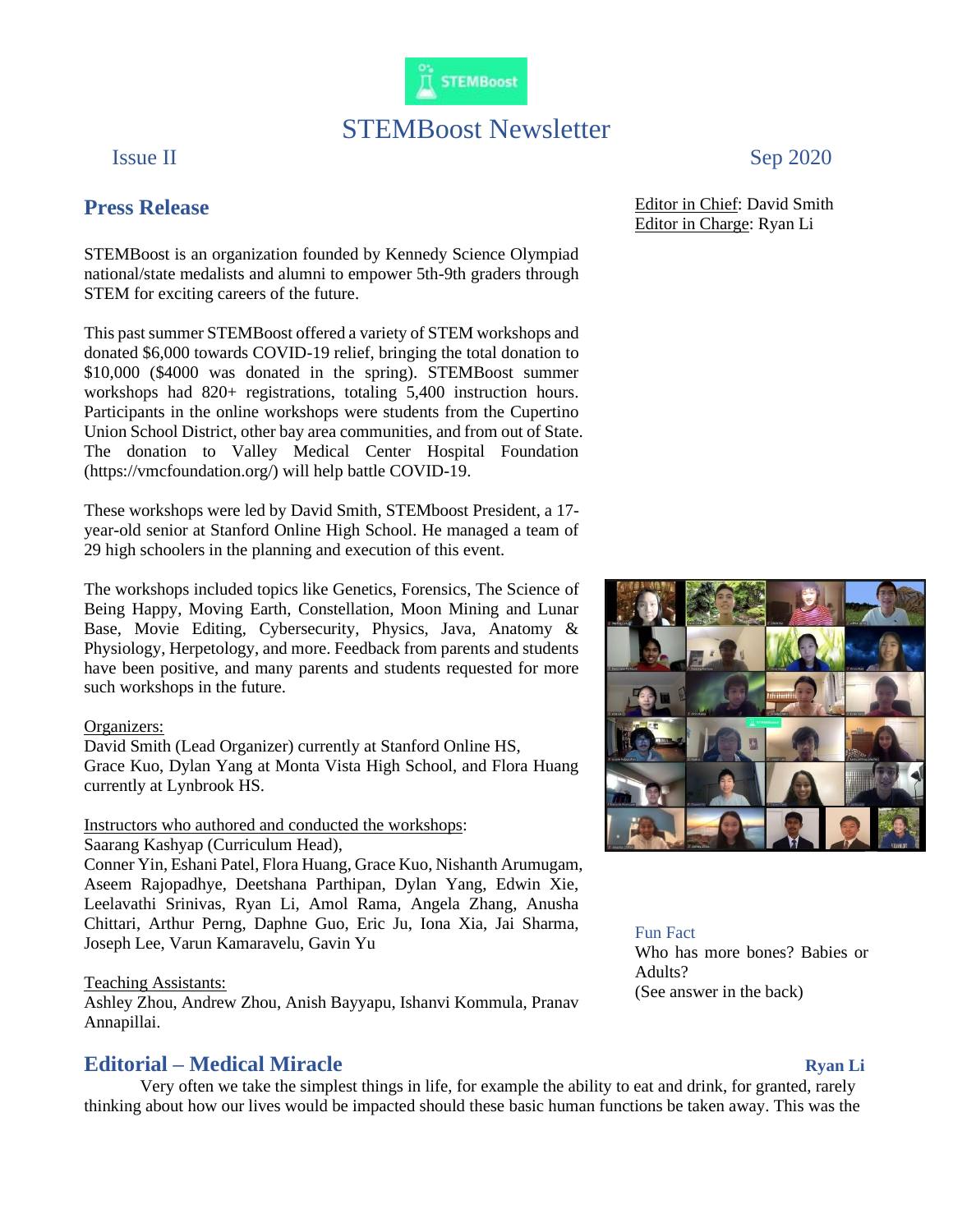disposition I was in when I first heard about Salma Bashir, a 17-year-old Egyptian teenager, who is currently living without these exact functions due to an accident when she was only five years old.

In a tragic turn of events while she was on vacation in Alexandria, Egypt, Salma had her small intestines ripped out of her five-year-old body when she sat on a kiddie pool's suction valve, which was unfortunately uncovered (truly). After quickly being rushed to the hospital for immediate care her doctors determined that she would need a new small intestine in order to survive. It was also impossible for Salma to eat or drink as that portion of her digestive system had to be removed, so she had to rely on intravenous nutrition (TPN) to survive, which wasn't readily available in Egypt, thus pursuing medical care in the US was found to be the best fit for her (Salmas lifesaving transplant).

The process for receiving a transplant is a lengthy and time-consuming one. First off, you need to have the money to pay for the associated costs of the procedure from either your own pocket or using medical insurance. After all, there is a large amount of preparation and expensive tests needed to determine which donor best matches one's own traits (i.e. blood type, height, and size of organ needed), along with the pre, intra, and postoperative hospital care costs. After a patient completes the financial portion and testing, they are then placed on the transplant list and have to then wait for a suitable donor, or a person who's donating the required organ, to present themself. For reference, a living organ donor can donate a kidney, a lung, or a portion of the liver, pancreas, or intestine, while a deceased donor, who can come from a variety of fatal situations including gunshotfatalities and some car accidents, can donate the heart, liver, kidneys, lungs, pancreas, hand, face, or intestines (What Can Be Donated). This waiting period can last from less than a day to several years (Frequently asked questions), so the patient must always be ready to travel to the operating room for if an organ does become available there is only a limited amount of time (often less than a day) in which the organ is still in viable condition (Staff, 2016), especially for deceased donors in which there is no longer blood flow sustaining the cells within the organ. There is also always the risk of a patient experiencing an organ rejection, which is when the body's immune system attacks the newly transplanted organ because it views the organ as a "foreign" and potentially harmful object, which makes sense since that organ came from another human being with a different immune system. This can happen even if the donor's organ nearly matches up with the recipient/patient's body traits and is usually treated with immunosuppressant medication. The fight continues for the patient even after transplant surgery as they would need to take the medication for the rest of their lives in order to suppress their immune system to prevent further rejections, making them more vulnerable to diseases such as the common cold.

Since she isn't an US citizen, Salma wasn't applicable for medical insurance to cover the expensive operation. Luckily, a financial donor stepped up, and after being on the transplant waiting list for 18 months, she finally underwent the procedure. Sadly, after just two weeks post-op Salma began experiencing a series of rejections on her transplanted small intestine which ultimately spread to her large intestines as well, resulting in both of them being removed. During this operation her bladder was also ruptured leading to urinary incontinence, and as if things couldn't get any worse, the incision made during the operation couldn't be closed completely, resulting in an open wound in her stomach which leaked fluids constantly. The doctors discharged Salma from the hospital without any plans for another surgery, and she lived for the next 12 years on TPN nutrition in this miserable state, unable to swallow food and in constant pain. She did, however, find a new passion for creating makeup tutorials to distract herself from the large physical discomfort and posted them onto her Facebook account (Salmas lifesaving treatment).

Two years ago, she decided to create a GoFundMe account to raise funds for this second transplant surgery, effectively restarting the transplant process. This time Salma needed not only a small intestine but also a large intestine, stomach, pancreas, and liver, the last three having been severely affected by her condition. The cost for this multivisceral transplant was astronomical: a stunning \$4 million that needed to be raised before she could even begin the preliminary tests and make it onto the transplant list. During this time some of the media picked up on Salma's story, including truly, a YouTube channel dedicated to "celebrating difference, maintaining a sense of wonder and confronting the extreme". It was through this channel's video on Salma's life which I first